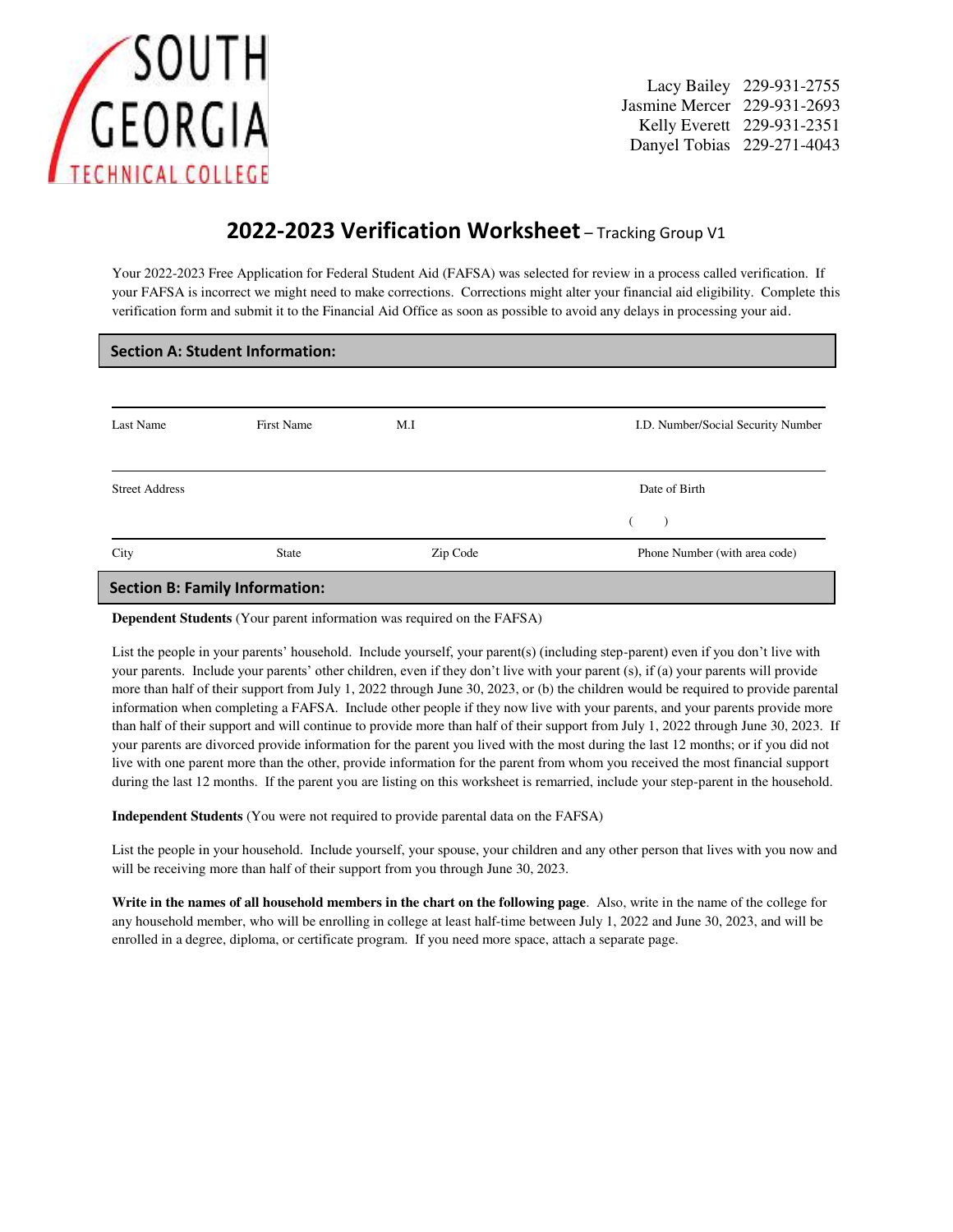| <b>Full Name</b> | Age | Relationship | <b>College</b>                  | <b>Must be</b><br>enrolled at<br>least half-time |
|------------------|-----|--------------|---------------------------------|--------------------------------------------------|
|                  |     | Self         | South Georgia Technical College |                                                  |
|                  |     |              |                                 |                                                  |
|                  |     |              |                                 |                                                  |
|                  |     |              |                                 |                                                  |
|                  |     |              |                                 |                                                  |
|                  |     |              |                                 |                                                  |

Federal regulations allow post-secondary schools the right to ask you for information before awarding financial aid. (C.F.R. Title 34, Part 668, the student financial aid program rules.) We may also require additional documentation if we have reason to believe that the information regarding household members or household members in an eligible postsecondary educational institution is inaccurate.

## **Section C: 2020 Income Information to be Verified:**

**1.** To be completed by **ALL** students. Check the box that applies:

I used the IRS Data Retrieval Tool in FAFSA on the Web to transfer my (and, if married, my spouse's) 2020 IRS income information into my FAFSA, either on the initial FAFSA or when making a correction to the FAFSA and have not made changes to the tax return.

I am unable or choose not to use the IRS Data Retrieval Tool in FAFSA on the Web, and I will submit to the school 2020 IRS tax return transcript(s)—not photocopies of the income tax return. **Attach the 2020 IRS tax return transcript.** 

I (and if married, my spouse) had no income earned from work and was not required to file a 2020 income tax return with the IRS. **Attach proof of income statement for independent students.** 

I (and/or if married, my spouse) was employed in 2020, but was not required to file a 2020 income tax return with the IRS**. Attach all 2020 W-2 forms issued to you (and/or your spouse) and a proof of income statement** 

**2.** To be completed by **ALL DEPENDENT** students. Check the box that applies:

The student's parent has used the IRS Data Retrieval Tool in FAFSA on the Web to transfer 2020 IRS income information into the student's FAFSA, either on the initial FAFSA or when making a correction to the FAFSA and have not made changes to the tax return.

The parent is unable or chooses not to use the IRS Data Retrieval Tool, and the parent will submit to the student's school a copy of the parent's 2020 IRS tax return transcript—not photocopies of the income tax return. **Attach the 2020 IRS tax return transcript.** 

The parent(s) had no income earned from work and are not required to file a 2020 income tax return with the IRS. **Attach a proof of income statement.** 

**The parent(s) was employed in 2020, but are not required to file a 2020 income tax return with the IRS. Attach copies of all 2020 W-2 forms, and a proof of income statement.**